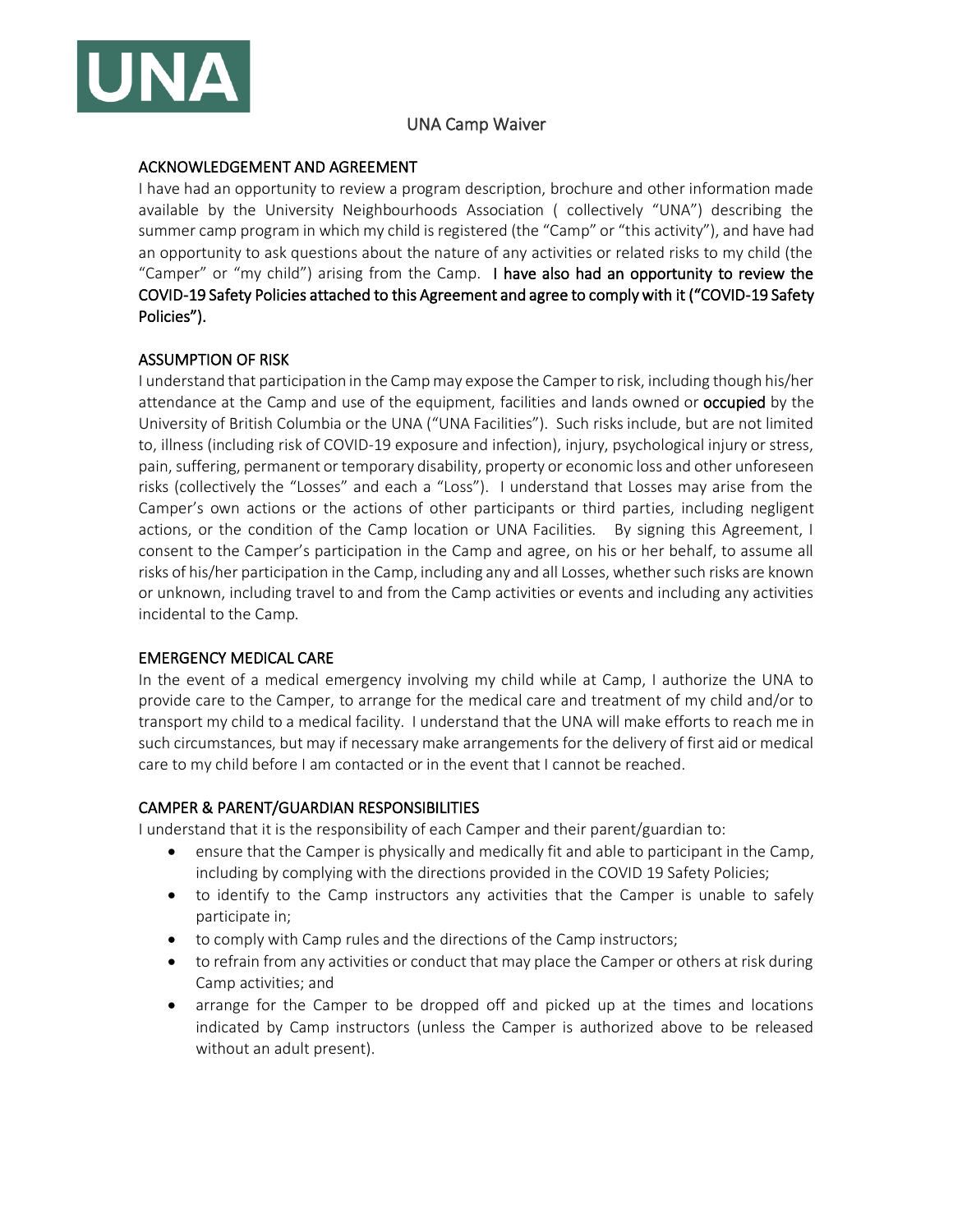

In the event of any non-compliance with these conditions, the UNA reserves the right to prohibit Campers from further participation in the Camp. The UNA will not refund Camp fees where a Camper is prohibited from participation in the Camp due to failure to comply with Camp rules, directions of the Camp instructors or conduct by the Camper that the UNA determines has knowingly or recklessly placed others at risk. Otherwise, cancellations and refunds will be processed in accordance with the policies of the UNA. (Please see refund policy at [https://www.myuna.ca/recreation-policies/\)](https://www.myuna.ca/recreation-policies/).

By signing this Agreement, I declare on behalf of the Camper that the Camper has no known condition, health problem or existing physical disability that would be aggravated by engaging in Camp Activities, or if the Camper does have such condition or disability I have disclosed this to the Camp instructor.

I am aware that neither the UNA nor the University of British Columbia carries accident or medical or dental insurance on my behalf or on behalf of the Camper.

#### GENERAL

(1) This Agreement shall be governed by and interpreted in accordance with the laws of the Province of British Columbia; and any litigation involving the parties to this Agreement shall be brought within the Province of British Columbia. (2) In entering into this Agreement I am not relying upon any oral or written representations or statements made by the Releasees other than what is set forth in this Agreement. (3) I warrant and represent that I am legally authorized to sign this Agreement on behalf of the Camper.

 $\Box$  I have read and understand this agreement and I am aware that by signing this agreement I am affecting certain legal rights which I or my heirs, next of kin, executors, administrators, assigns and representatives may have against the UNA or the University of British Columbia.